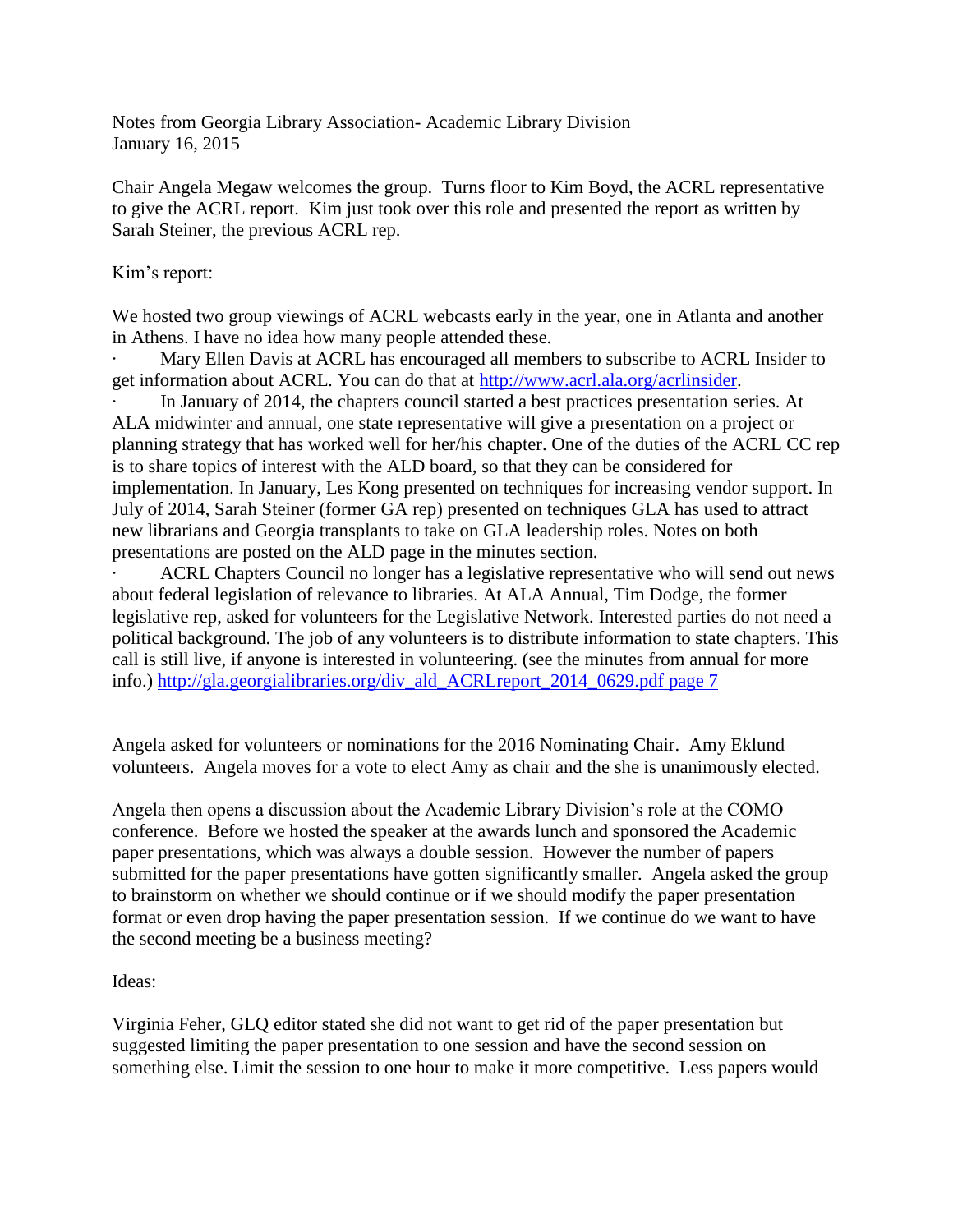be presented but it will be higher quality papers. We also could name the session something else.

Rebecca Rose, ALD vice-chair supports keeping the paper presentation and suggested having the second session used for a workshop for writing Academic papers to get people started for the next COMO conference.

Casey Long said that she also likes keeping the paper presentation, and agreed that 2 hours is too long for the session.

It was pointed out that the time frame for the submission of the papers doesn't allow the submission titles to be listed in the program highlights.

Someone else suggested that we should work to have the session on Friday where there is less competition for sessions to attend.

One person did not want to make the paper presentation more competitive. The session is used to highlight what we are doing and to encourage us as much as possible. A question was raised on how many papers were submitted.

Kara Mullin, past chair of GLA/ALD who recently oversaw the paper presentation judging stated that even though intentions were high, only 4 papers were actually entered last year. Someone else said there was no need for the second session for paper presentations and we should just get rid of it.

Another suggestion was to get rid of the two hour block and splitting the sessions into two.

Someone else likes that and said to call it Lightening Talks. Use the time to be more interactive, that there is a value in discussing what they have found in the literature.

Claudia Shorr agrees with keeping with the formatting to have support. It is better to not have every paper read. Papers as read quite a fluctuation in time spent reading. Could have it be more of a Pecha Kucha session which is more dynamic. Encourages the scholarly model.

Emily Thornton suggests linking the paper topics using a bit.ly link so COMO attendees can see the topics.

Virginia Feher says we should clarify the paper presentations are not automatically published in GLQ, which has a peer review process. Also there is a huge difference between publicly presenting a paper and publishing. She suggests that they be contacted after the presentations to invite the ones who qualify for publication. She mentioned that Julie Higbee is a peer review coordinator for GLQ.

Casey Long supports the mentor session idea. She said the paper presentations give the library school students a chance to present their research from class work.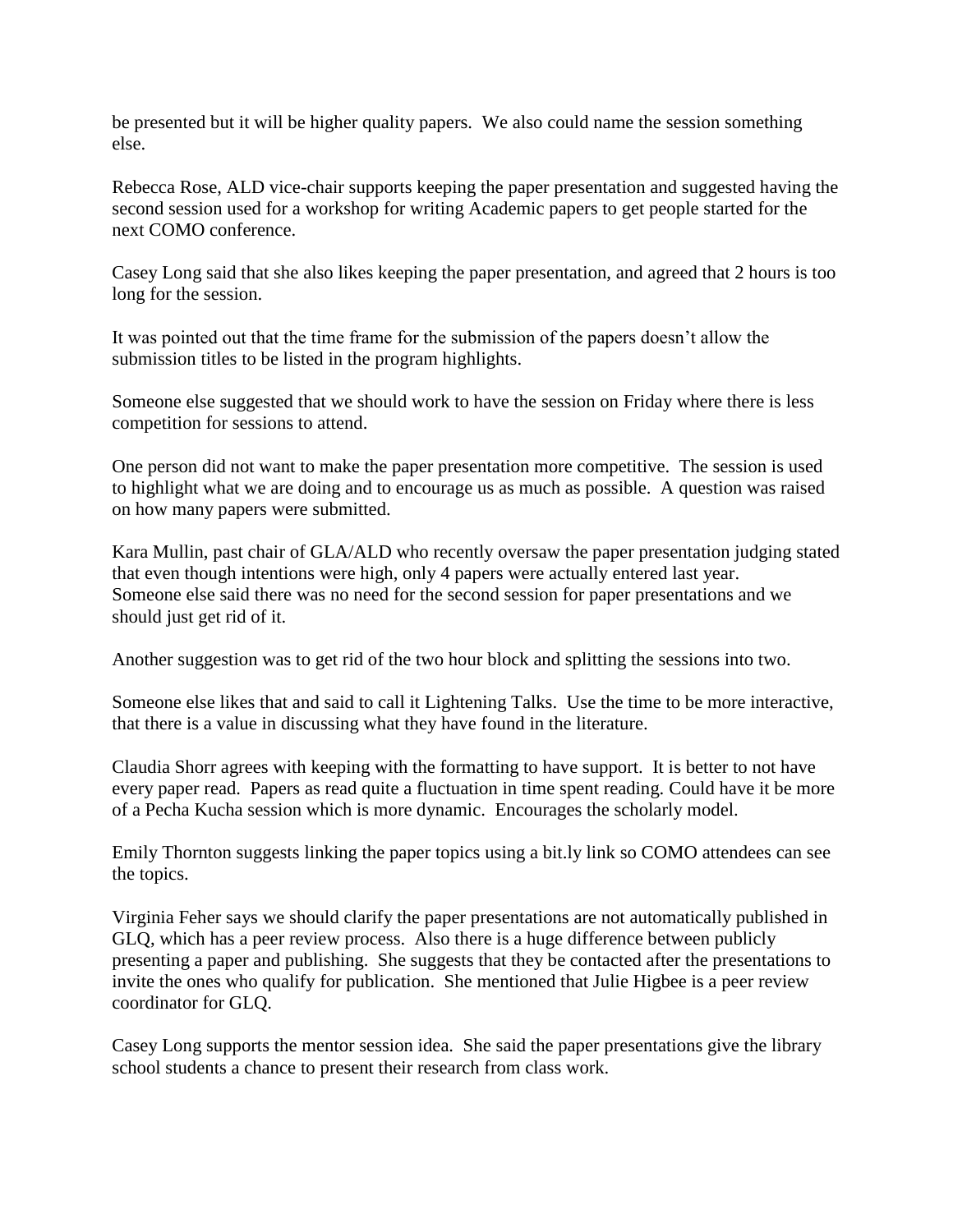Kara Mullin said we could invite papers accepted for GLQ could be invited to present at the paper presentation. She suggested having a category for the library school students to have their own contest.

Angela then broke down three possibilities for us to vote on: to have one session for paper presentations and the second session either on writing an academic paper, a session on invited library school papers, or a session on invited GLQ published papers.

Someone suggested inviting New Members Round Table.

Someone else mentioned that Academic Library Division sponsored sessions are not limited to two sessions at COMO.

More people spoke up in favor of having the paper presentations.

Someone else suggested having a hybrid program where a top paper is selected and they read their paper.

It was mentioned that for evaluations and promotions that your name has to be in the program to prove you really presented.

Someone else suggested to have papers provided before the session so people could come to discuss the findings.

Virginia F. agrees that it might improve the program.

It was mentioned that the titles of the papers and authors were mentioned on the online program for COMO.

Angela suggests that ALD offers a session on how to write a research paper which passed in a vote. She restates the vote options to 1) Continue as one session and have 2 or 3 topics presented. Promote early deadlines. Focus on the winner's paper, 2) have GLQ invite published authors, 3) still do a call, selection, do the readings.

It was pointed out that some GLQ published authors have moved out of state.

Sonya Slutskaya suggests we still do a call, promote it more, that maybe more people will participate if the call is approached differently.

## Open floor

GLA is what you put into it. Want to hear from you for ideas. Newsletter, links. Things beyond COMO. New ACRL framework on Information Literacy. There could be a virtual focus group to discuss on how applying the framework or to resist the framework. Share what is happening in GA schools.